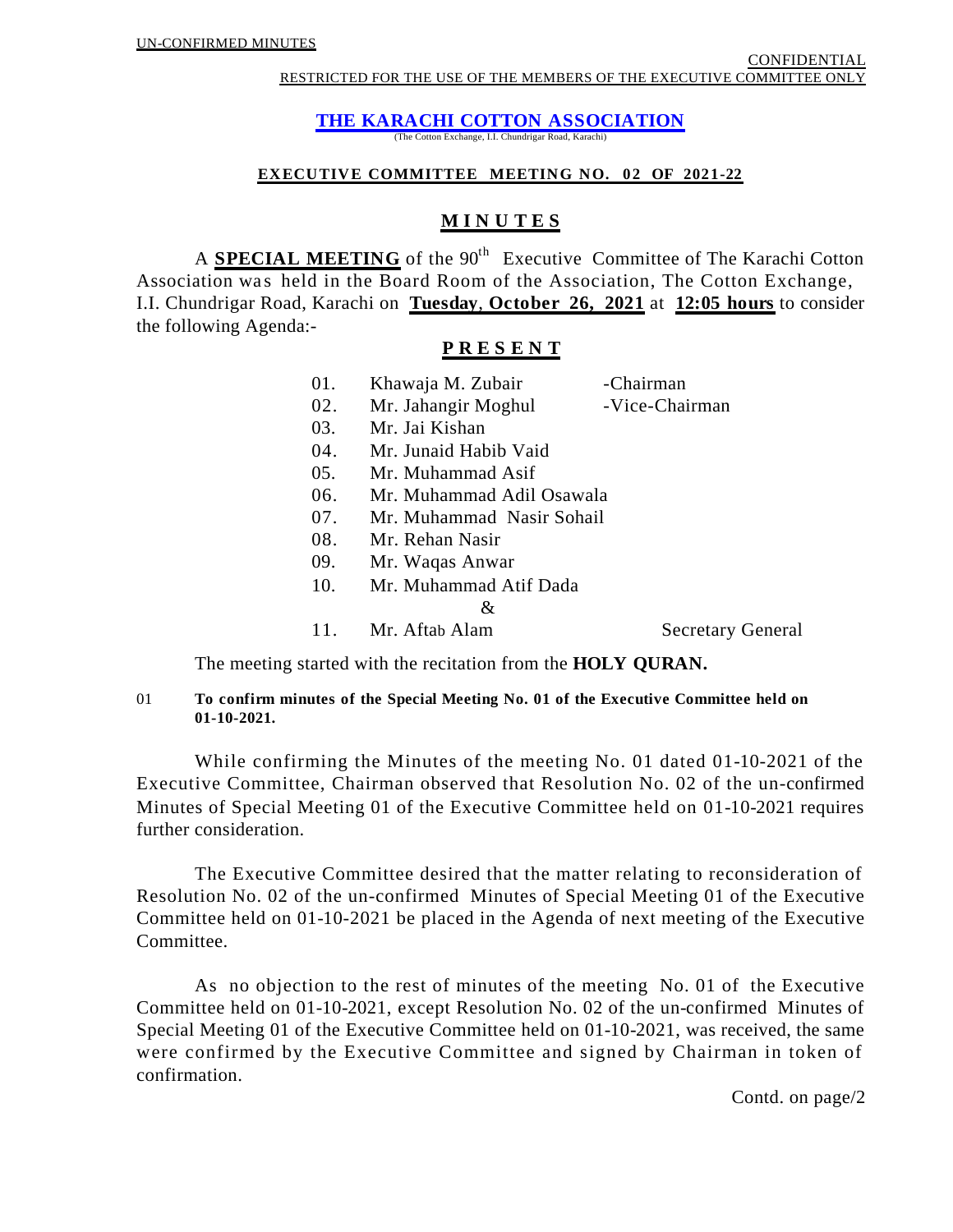#### **INVITATION OF NOMINATIONS OF MEMBERS FOR GENERAL BODY AND THE EXECUTIVE COMMITTEE OF FPCCI, FOR FPCCI ELECTIONS 2022**

02. **To consider letter dated 15-10-2021 received from FPCCI, seeking two nominations of the KCA, one each from Corporate Class and Associate Class, for General Body of the FPCCI and one nomination for the Executive Committee of the FPCCI out of the two nominations on General Body for the year 2022.** 

The Executive Committee considered letter dated 15-10-2021 received from FPCCI on the above subject.

**RESOLUTION No. 10:** The Executive Committee unanimously nominated the following members on the General Body and Executive Committee of the Federation of Pakistan Chambers of Commerce & Industry for the year 2022. Both the nominees have consented to be nominated as members of the General Body of FPCCI and are otherwise qualified:-

### **NOMINATIONS FOR GENERAL BODY OF FPCCI**

- **(i) Khawaja M. Zubair,** Chairman, the KCA, Proprietor, M/s. Baltic Cotton Pakistan, Suite  $\#$  419, 4<sup>th</sup> Floor, The Cotton Exchange, I.I. Chundrigar Road Karachi.
- **(ii) Mr. Jahangir Moghul,** Vice-Chairman, the KCA, Partner, M/s. Moghul & Sons, 33-34, Corner Chamber, 181, I.I. Chundrigar Road Karachi.

#### **NOMINATION FOR EXECUTIVE COMMITTEE OF FPCCI**

**Khawaja M. Zubair,** Chairman, the KCA, Proprietor, M/s. Baltic Cotton Pakistan, Suite  $\#$  419, 4<sup>th</sup> Floor, The Cotton Exchange, I.I. Chundrigar Road Karachi.

Khawaja M. Zubair nominee has consented to be nominated as member of the Executive Committee of FPCCI and is otherwise qualified:-

The Executive Committee also authorized the Chairman and the Secretary General of the Association to certify true copy of this Resolution and forward the same to the FPCCI for their information and record.

#### **SHARE IN THE EXPENSES OF DATA COLLECTION PAYABLE FOR THE YEAR 2018-19 TO DATE**

03. **To consider letter dated 14-10-2021 from the Pakistan Cotton Ginners' Association, requesting to increase/remit the KCA's contribution towards data collection from Rs. 225,000/- to Rs. 400,000/- for the year 2021-22, and also remit to them share of KCA for the year 2018-19 to date.**

The Executive Committee considered the Working Paper dated 20-10-2021 placed by the Secretariat on the above subject.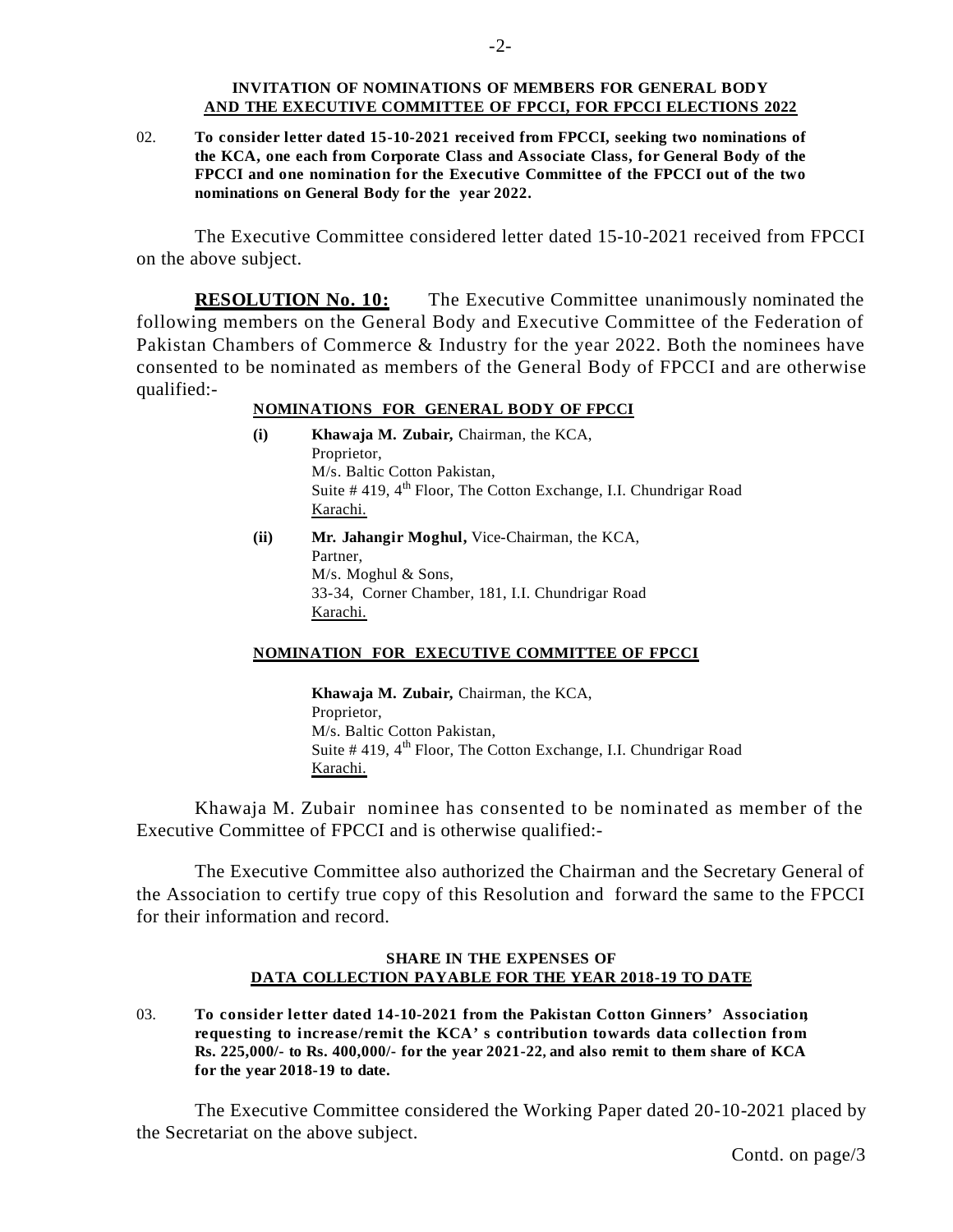Chairman informed the Executive Committee that the PCGA vide their letter dated 14-10-2021 had requested to increase/remit the KCA's contribution towards data collection from Rs. 225,000/- to Rs. 400,000/- for the year 2021-22, and also remit to them share of KCA for the year 2018-19 to date.

Chairman and Mr. Muhammad Atif Dada were of the views that the KCA should not pay its outstanding share towards data collection on arrival of cotton in the ginneries for the year 2018-19, 2019-20 and 2020-21 as the same was not claimed by the PCGA in particular years of 2018-19, 2019-20 and 2020-21 and grant increase the same for the year 2021-22 due to the fact that the PCGA had not provided the requisite information, as sought vide our letter dated 27-01-2009 properly and accepted our request dated 15-03-2012 to mention "Total Weight in M.Tons" in addition to Number of Bales in the PCGA's fortnightly Report on Arrivals of Cotton in the Ginning Factories.

Mr. Junaid Habib Vaid was of the view that the KCA should asked the reason from the PCGA for not providing the requisite information / accepting our above referred request.

 Mr. Waqas Anwer stated that due to the importance of PCGA's Report, the KCA should pay its share towards data collection on arrival of cotton in the ginneries for the year 2018-19. 2019-20 and 2020-21 at the rate of Rs. 225,000/-. He also stated that the KCA should increase its share towards data collection on arrival of cotton in the ginneries for the year 2021-22 at the rate of Rs. 250,000/-.

Vice-Chairman and Mr. Muhammad Nasir Sohail were of the views that the KCA should increase its share towards data collection on arrival of cotton in the ginneries for the year 2021-22 upto Rs. 275,000/-.

Supporting the above referred views, Mr. Muhammad Atif Dada stated that KCA should increase its share towards data collection on arrival of cotton in the ginneries for the year 2021-22 upto Rs. 275,000/- subject to the condition that the APTMA also increases its share in this regard.

**RESOLUTION NO. 11:** After consideration, the Executive Committee approved that outstanding share towards data collection on arrival of cotton in the ginneries for the years 2018-19, 2019-20 and 2020-21 be paid to the PCGA at the existing rate of Rs. 225,000/- per year.

As regard increase the share of KCA's contribution towards data collection on arrival of cotton in the ginneries for the year 2021-22, the Executive Committee decided to defer the matter for consideration at a later stage and desired that a letter be sent to PCGA to reiterate to provide the requisite information properly as sought vide our letter dated 27-01- 2009 and accept our request dated 15-03-2012 to mention "Total Weight in M.Tons" in addition to Number of Bales in the PCGA's fortnightly Report on Arrivals of Cotton in the Ginning Factories.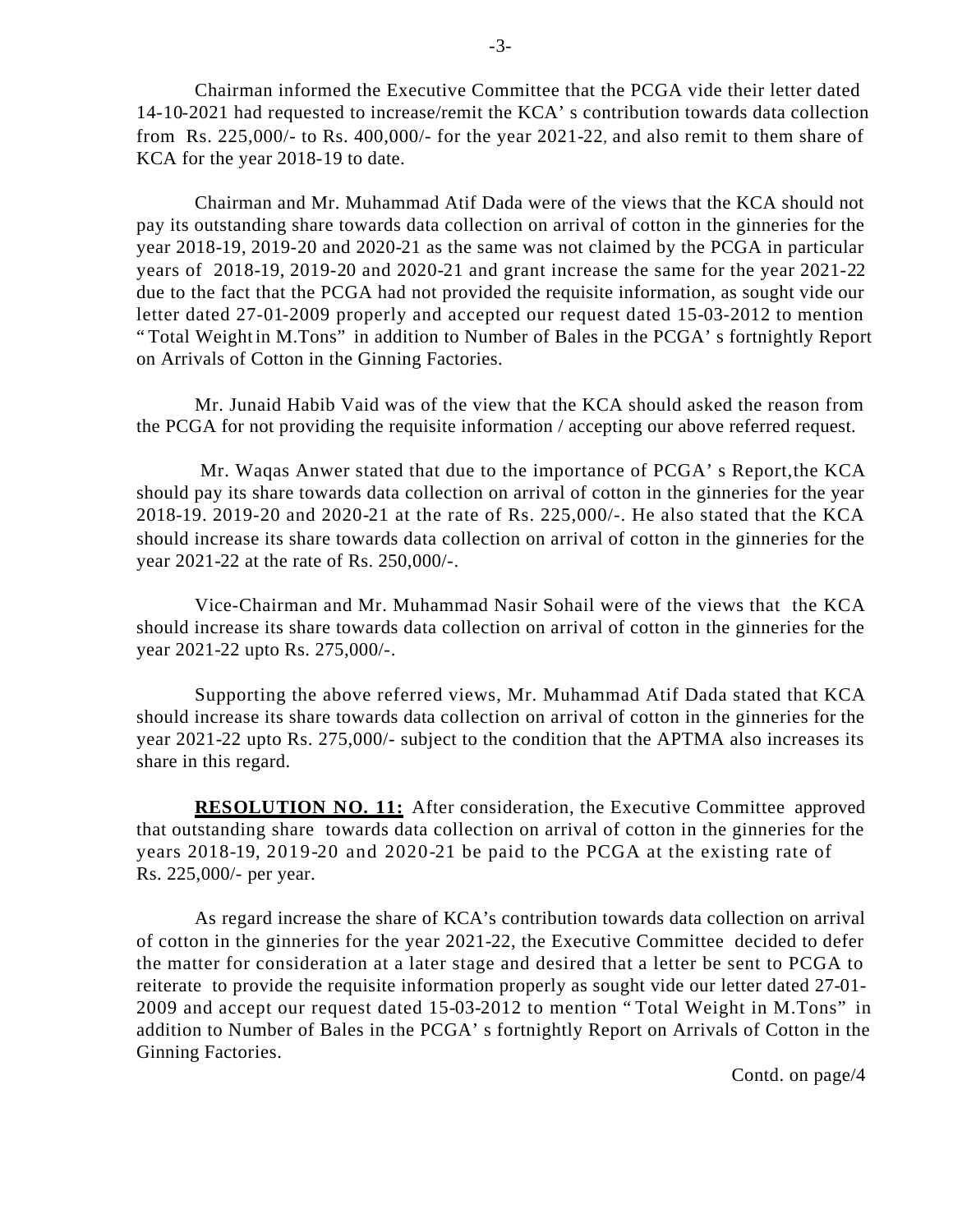### **ELECTION OF BROKERS ADVISORY COMMITTEE FOR THE YEAR 2021-22**

04. (a) **To approve the draft program for holding election of the six licensed Cotton Brokers of The KCA on the Brokers Advisory Committee for the year 2021-22.**

**RESOLUTION No. 12:** The Executive Committee approved the program for holding elections of the six licensed Cotton Brokers of the KCA on the Brokers Advisory Committee for the year 2021-22, according to which, ballot will be held on Wednesday, November 24,  $2021$  from 1200 hours to 1600 hours.

 (b) **To appoint two Scrutineers and Alternate Scrutineer for conducting election of the six licensed Cotton Brokers on the Brokers Advisory Committee for the year 2021-22.**

**RESOLUTION No. 13:** The Executive Committee appointed Mr. Rizwan Iqbal Umer, Mr. Amir Javed as Scrutineers and Mr. Waqas Anwar, Mr. Muhammad Nasir Sohail as Alternate Scrutineers for conducting elections of the six licensed Cotton Brokers on the Brokers Advisory Committee for the year 2021-22.

 (c) **To close the cotton market from 1200 hours to 1600 hours on 24-11-2021 to enable the Cotton Brokers to take part in the election of the Brokers Advisory Committee, if there are more candidates than the required number of seats under Rule 6 of the Cotton Brokers Licence Rules and the election is held.**

**RESOLUTION No. 14:** The Executive Committee decided that the Cotton Market will remain closed from 1200 hours to 1600 hours on 24-11-2021 to enable the Cotton Brokers to take part in the elections of the Brokers Advisory Committee.

### **STANDING COMMITTEES**

05. **To approve the recommendations dated 18-10-2021 of the Committee, constituted by the Executive Committee vide its Resolution No. 06 dated 01-10-2021, in respect of formation of Panels of Arbitrators, Appeal Committee, Special Appeal Committee and Standing Committees of The KCA for the year 2021-22.**

Draft List of Panels of Arbitrators, Appeal Committee, Special Appeal Committee and Standing Committees of the KCA for the year 2021-22 recommended by the Committee, constituted by the Executive Committee vide its Resolution No. 06 dated 01-10-2021, was considered by the Executive Committee in detail.

**RESOLUTION NO. 15:** After consideration, the Executive Committee approved the recommendations of the Committee, constituted by the Executive Committee vide its Resolution No. 06 dated 01-10-2021, as contained in the minutes of its meeting held on 18-10-2021 subject to insertion of the names of Mr. Junaid Habib Vaid, Mr. Muhammad Nasir Sohail and Mr. Rehan Nasir in the HVI Committee of the KCA.

# **2-WEEK COTTON GRADING AND CLASSIFICATION COURSE**

06. **To consider proposal to organize 2-Week Cotton Grading and Classification Course at the KCA in the year 2022 to impart training in the field of Grading and Classification of Raw Cotton / Lint Cotton.** 

.

The Executive Committee was informed that there was a proposal to organize 2-week Cotton Grading and Classification Course in-collaboration with PCSI at the KCA some time in the month of March / April, 2022.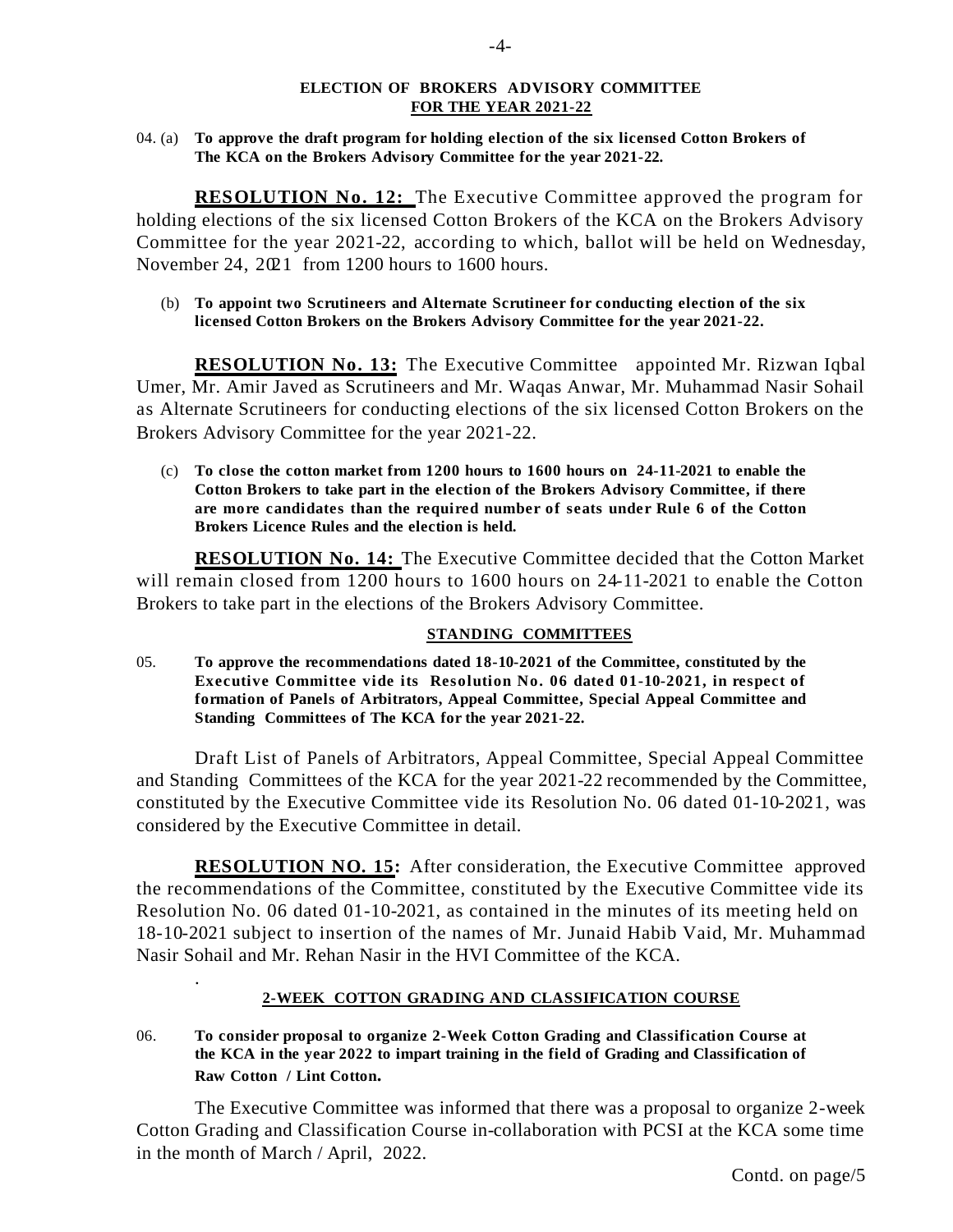In replying to the query, the Committee was informed that last year the course fee of Rs. 6000/- per participant was charged from members and Rs. 7500/- per participant from non-members.

**RESOLUTION No. 16:** After consideration, the Executive Committee approved the proposal to organize 2-week Cotton Grading and Classification Course in-collaboration with PCSI at the KCA in March / April 2022 and charge fee of Rs. 6,000/- per participant from members and Rs. 7,500/- per participant from non-members.

The Executive Committee also approved a budget of Rs. 500,000/- for organizing the course referred to above.

### **PROVISION TO HOLD ONE WEEK TRAINING COURSE ON COTTON GINNING**

07. **To consider provision to hold One Week Training Course on Cotton Ginning at the KCA in the year 2022 to impart knowledge regarding the Cotton Ginning process to the people newly connected with the cotton trade.**

Chairman informed the Executive Committee that there was a proposal to hold One Week Training Course on Cotton Ginning at the KCA in collaboration with PCSI, Ministry of Commerce, Government of Pakistan, Karachi to impart knowledge regarding the Cotton Ginning process to the people newly connected with the cotton trade.

In replying to the query, the Committee was informed that last year the course fee of Rs. 2500/- per participant was charged from members and Rs. 3000/- per participant from non-members.

**RESOLUTION No. 17:** After consideration, the Executive Committee approved the proposal to organize One-Week Training Course on Cotton Ginning at the KCA in collaboration with PCSI, Ministry of Commerce, Government of Pakistan, Karachi at a suitable time in the year 2022-2023 (October-September) by charging fee of Rs. 2500/- from members and Rs. 3000/- from non-members.

The Executive Committee also approved a budget of Rs. 300,000/- for organizing the course referred to above.

### **PROVISION TO HOLD TWO -DAY WORKSHOP ON THE PROCEDURE BEING ADOPTED TO CONDUCT COTTON SAMPLE TESTS THROUGH USTER HIGH VOLUME INSTRUMENT (HVI)**

08. **To consider provision to hold Two Days Workshop at the KCA in the year 2021-22 (October 2021- September 2022) to provide knowledge regarding the procedure being adopted to conduct Cotton Sample Tests through Uster High Volume Instrument (HVI).**

Chairman informed the Executive Committee that there was a proposal to hold 2-Day Workshop to apprise the clients of the KCA's Fiber Testing Lab / cotton trade the procedure being adopted by the KCA to conduct Cotton Sample Tests through Uster High Volume Instrument (HVI).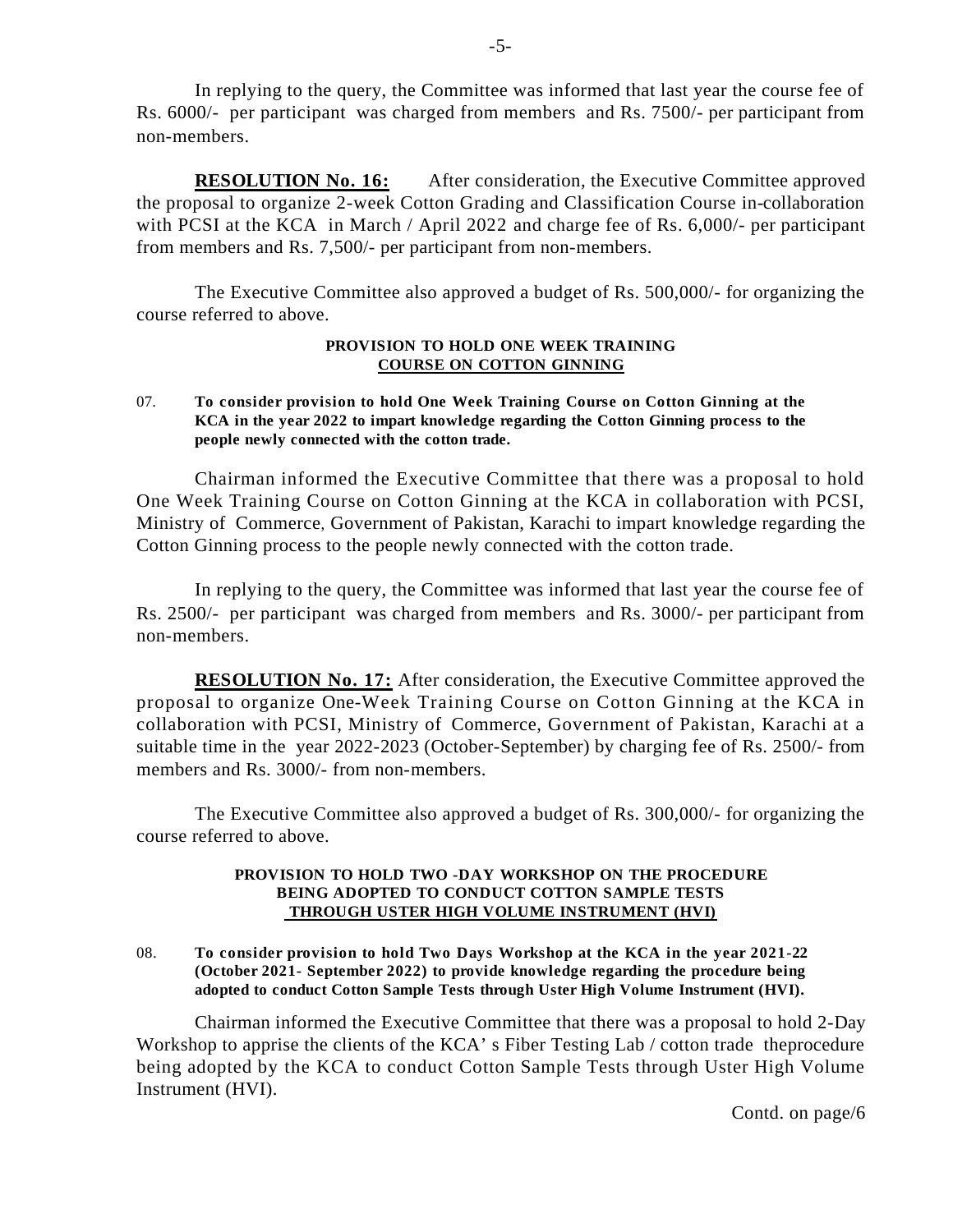It was suggested that instead to hold Proposed Workshop, Two or Three Days Training Course on Fiber Testing Laboratory be organized in 2021-22 for the benefit of all the stakeholders of the cotton economy.

**RESOLUTION No. 18:** After consideration, the Executive Committee approved to organize Two or Three Days Training Course on Fiber Testing Laboratory be organized in 2022-23 (October-September) for the benefit of all the stakeholders of the cotton economy by charging fee of Rs. 3000/- from members and Rs. 4000/- from non-members.

The Executive Committee approved a budget of Rs. 200,000/- for organizing the course referred to above.

## **RATES COMMITTEE**

## 09. **To appoint the Rates Committee for the month of November, 2021.**

**RESOLUTION No. 19:** It was decided by the Executive Committee that the existing Rates Committee may continue for the month of November, 2021.

## **GRADE AND STAPLE MARGINS**

### 10. **Recommendations of the Grade and Staple Margins Committee of the KCA as contained in the minutes of its meeting held on 29-09-2021.**

**RESOLUTION No. 20:** The Executive Committee noted the recommendations of the Grade and Staple Margins Committee as contained in the minutes of its meeting held on 29-09-2021.

# **COTTON SITUATION**

### 11. **To discuss the cotton situation.**

Discussing the Cotton Situation, the Executive Committee observed that according to PCGA's Report dated 15-10-2021, the arrivals of cotton in ginneries, as on 15-10-2021, were reported as 5.208 million bales as compared to 2.688 million bales in the corresponding period last year.

# **RESOLUTION No. 21:** Noted.

# **GRANT OF LEAVE TO THE MEMBERS OF THE EXECUTIVE COMMITTEE**

### 12. **To grant leave of absence to the Members of the Executive Committee from attending the meeting of the Executive Committee.**

**RESOLUTION No. 22:** The Executive Committee granted leave of absence to Mr. Asif Bashir, Mr. Ahmed Ebrahim, Mr. Amin Hashwani, Dr. Jassu Mal, Mr. Parvez Hassan and Mr. Sajid Haroon, from attending to-day's meeting of the Executive Committee on the intimation received on telephone regarding their pre-occupations on other assignments.